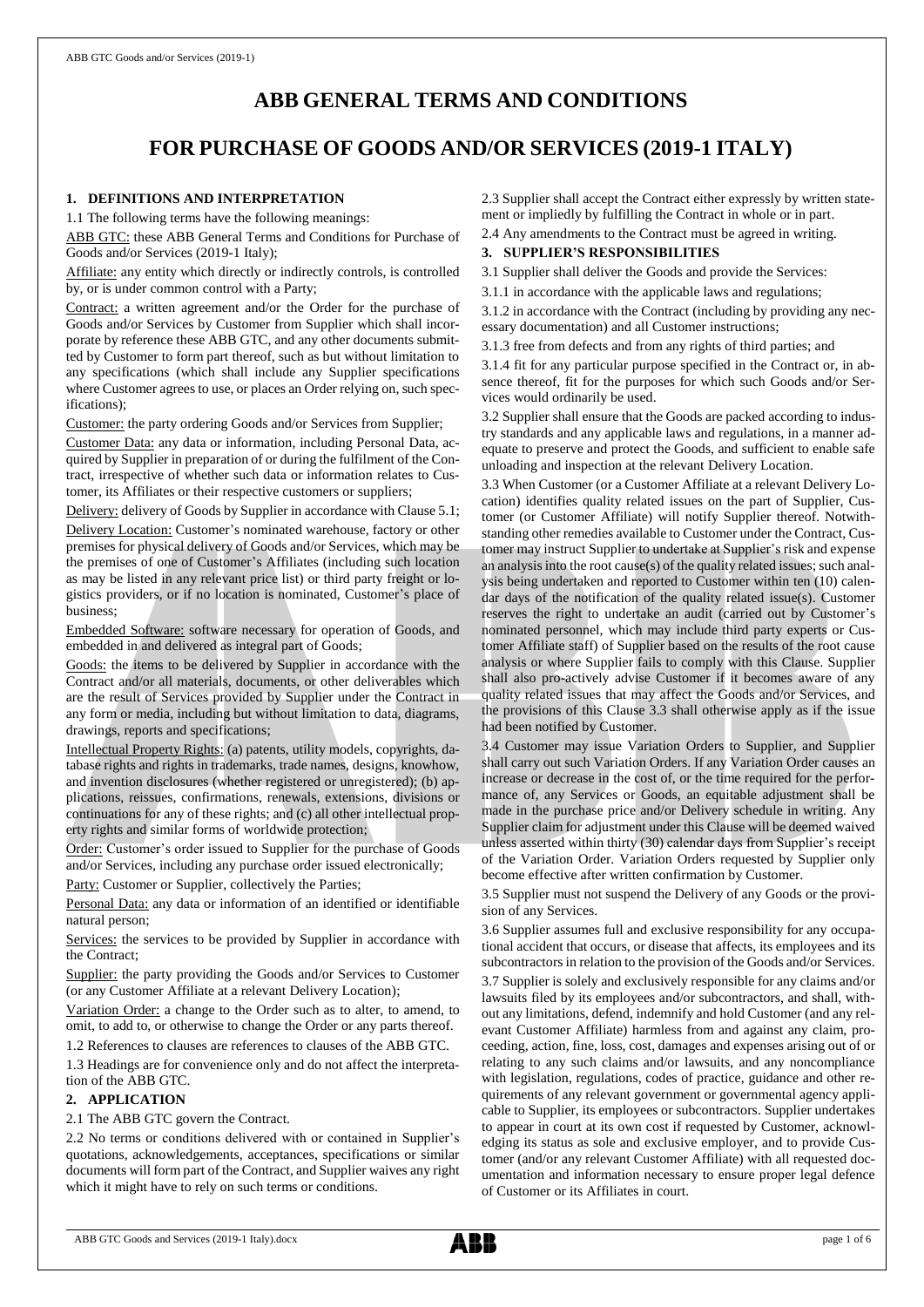3.8 Customer is authorized to make, or procure the making of, any payments due to Supplier's employees and subcontractors providing Goods and/or Services under the Contract, in order to avoid lawsuits, liens or encumbrances. Such payments may be made through withholding Supplier's credits, offsetting or in any other way. Supplier shall provide any support requested by Customer with regard to such payments and indemnify and hold harmless Customer and its Affiliates for any payments made.

# **4. PAYMENT, INVOICING**

4.1 In consideration of the Goods delivered and/or the Services provided by Supplier in accordance with the Contract, Customer shall pay to Supplier the purchase price stated in the Contract provided the invoice fulfils the requirements defined by Customer. Payment shall be made in the country in which Supplier is registered, to a bank account in the name of Supplier. The price is inclusive of all fees and taxes (other than VAT or equivalent) and of all costs of manufacturing, processing, warehousing and packaging (including returning any returnable packaging) of any Goods.

4.2 Supplier shall submit invoices in an auditable form, complying with applicable laws, generally accepted accounting principles and the specific Customer requirements, containing the following minimum information: Supplier name, address and reference person including contact details; invoice date; invoice number; Order number and Supplier number; address of Customer; quantity; specification of Goods and/or Services; price (total amount invoiced); currency; tax or VAT amount; tax or VAT number; Authorized Economic Operator and/or Approved Exporter Authorization number and/or other customs identification number, if applicable; payment terms as agreed. Supplier shall state the Order number on all invoices (in particular but not limited to commercial, pro forma or customs invoices).

4.3 Invoices must be sent to the billing address specified in the Contract (or as otherwise agreed with Customer).

4.4 Customer shall pay the invoice in accordance with the payment terms agreed in the Contract.

4.5 Customer will reimburse expenses only at cost and to the extent agreed in writing.

4.6 Services charged on the basis of hourly rates require written confirmation of Supplier's time sheets by Customer. Supplier shall submit such time sheets to Customer for confirmation as may be instructed by Customer but latest together with any related invoice. Confirmation of time sheets cannot be construed as acknowledgement of any claims. Customer is not obliged to pay invoices based on time sheets which are not confirmed by Customer in writing.

4.7 Customer reserves the right to set off or withhold payment for Goods and/or Services not provided in accordance with the Contract.

4.8 If an invoice received by Customer is not paid by the due date, Supplier may give notice in writing that the amount is overdue. Thirty (30) days after receipt of notice, unless the payment is disputed in good faith by Customer, Supplier may charge interest at the rate of 3% above the 3-month LIBOR rate (for unsecured USD loans) on any unpaid and undisputed amount, from the date payment fell due (or such other date as may be agreed in writing between the Parties), until receipt of the amount owed. Supplier acknowledges and agrees that this Clause 4.8 provides Supplier with a substantial remedy in respect of any late payment of sums due under any Contract.

## **5. DELIVERY, PERFORMANCE OF SERVICES**

5.1 Unless agreed otherwise in the Contract, the Goods shall be delivered in accordance with INCOTERMS 2010 FCA, to the Delivery Location.

5.2 The Services shall be provided at the Delivery Location.

5.3 Supplier shall provide, no later than at the time of acceptance of the Contract, the following minimum information: number of packages and contents, the customs tariff numbers of the country of consignment, and the countries of origin for all Goods. For controlled Goods, the relevant national export control numbers must be indicated and, if the Goods and/or Services are subject to U.S. export regulations, the U.S. Export Control Classification Numbers (ECCN) or classification numbers of the International Traffic in Arms Regulations (ITAR) must be specified. Proofs of preferential origin as well as conformity declarations and marks of the country of consignment or destination are to be submitted without being requested; certificates of origin upon request.

5.4 The Goods shall be delivered, and Services shall be provided, during Customer's business hours (or those of the requested Delivery Location) unless otherwise requested by Customer.

5.5 Upon Delivery, Supplier (or its appointed carrier) shall provide Customer (or, if requested, any nominated Customer Affiliate at the Delivery Location) a delivery note and any other required export and import documents not mentioned in Clause 5.3. If Customer has approved partial delivery, such delivery note shall also include the outstanding balance.

5.6 Ownership of the Goods passes to Customer at Delivery. To the extent that the Goods contain Embedded Software, ownership of such Embedded Software will not passto Customer, but Supplier shall grant, or – as applicable – shall procure that the third party owner grants, Customer and all users a worldwide, irrevocable, perpetual, transferable, non-exclusive, royalty-free right to use the Embedded Software as integral part of such Goods and/or for servicing either of them. For the avoidance of doubt, Supplier shall have no rights of retention of title, and Supplier will convey good title to the Goods, free of any liens or encumbrances (but transfer of title and ownership in the Goods to Customer shall not release Customer from its obligation to pay for those Goods, in accordance with the terms of the Contract).

## **6. ACCEPTANCE**

6.1 Delivery of Goods or provision of Services shall not be deemed to be acceptance of such Goods or Services by Customer. Customer (or its nominated Customer Affiliate at the Delivery Location) shall have reasonable time to inspect or test the Goods and/or Services and to report any defects to Supplier. If a defect in the Goods and/or Services was not reasonably detectable during the inspection, Customer (or its nominated Customer Affiliate at the Delivery Location) shall have reasonable time to provide notice of such defect after it has become apparent and/or to reject the Goods and/or Services.

6.2 The Parties may agree on a certain acceptance procedure, in which case acceptance will be subject to Customer's written acceptance statement (or that of Customer's nominated Affiliate). Supplier shall inform Customer (and any relevant Customer Affiliate) in writing within a reasonable time period in advance when the Goods and/or Services are ready for acceptance.

6.3 Customer may enforce any remedy defined in the Contract for any rejected Goods or Services.

## **7. DELAY**

Supplier will deliver Goods in accordance with any date or time, and at least in accordance with any lead times, specified in the Contract. If the Delivery of Goods or the provision of Services does not comply with the agreed date(s), Customer may:

7.1 terminate the Contract in whole or in part;

7.2 refuse any subsequent delivery of the Goods or provision of the Services;

7.3 recover from Supplier any expenses reasonably incurred by Customer (or any affected Customer Affiliate) in obtaining the Goods and/or Services in substitution from another supplier;

7.4 claim damages for any cost, loss, expenses and liquidated damages incurred by Customer (or by any affected Customer Affiliate) which are attributable to Supplier's delay;

7.5 claim liquidated damages as agreed in the Contract;

and it is agreed that Customer may select one or more such remedies, and recovering costs or damages under any of Clauses 7.3 to 7.5 shall not exclude Customer from recovering other costs or damages under the other parts of this Clause 7.

#### **8. WARRANTY AND REMEDIES**

8.1 Supplier warrants that the Goods and/or Services comply with the Contract, including but without limitation to Supplier's responsibilities as defined in Clause 3.1.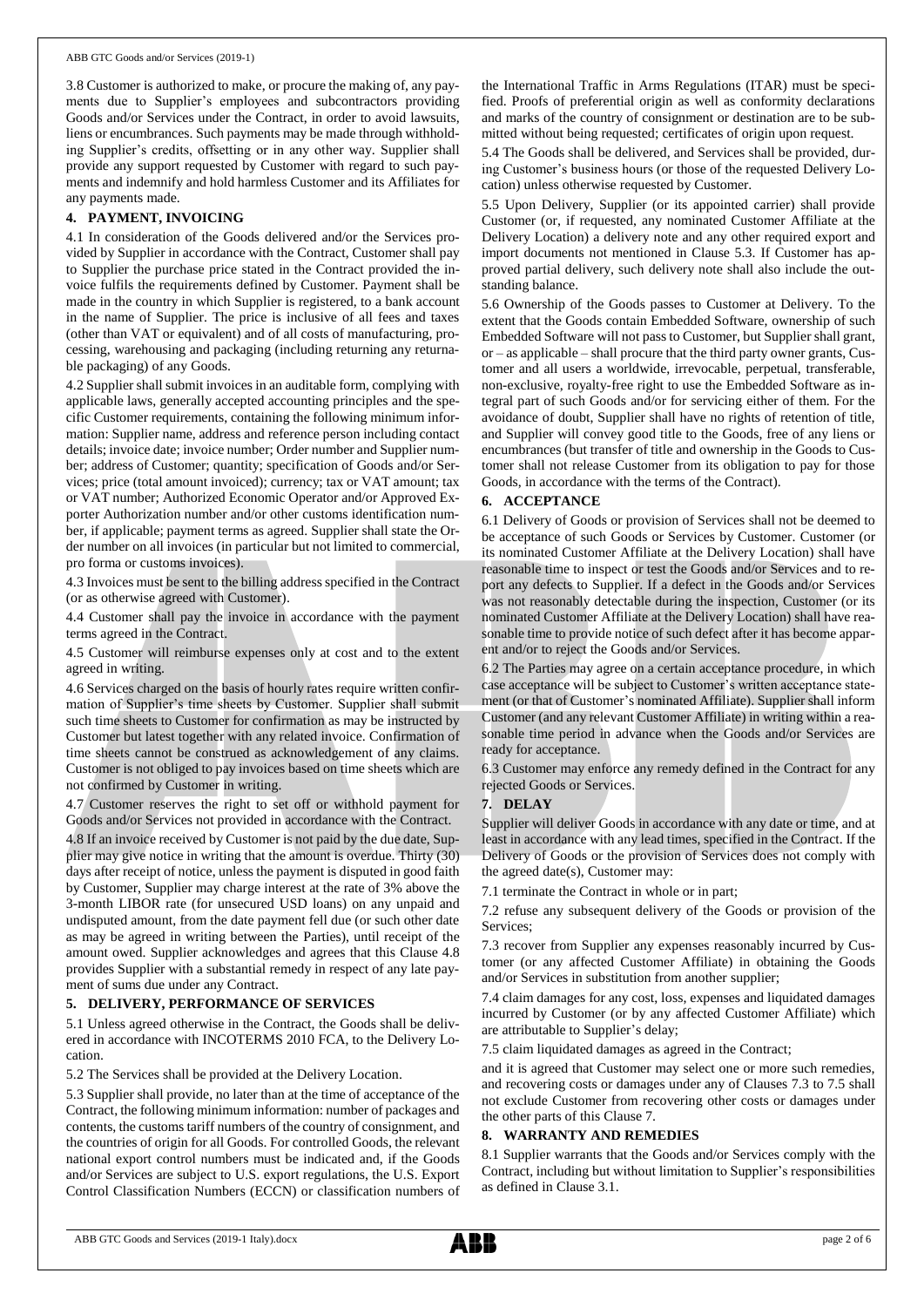8.2 Supplier warrants that the Goods are new and unused at the date of Delivery and remain free from defects during the warranty period.

8.3 The warranty period is twenty four (24) months from Delivery, or as otherwise set out in the Contract.

8.4 In case of breach of any warranty which is not remedied within forty-eight (48) hours from Customer's notification, or in case of any other breach of the Contract, Customer is entitled to enforce any or all of the following remedies at its discretion and at Supplier's expense:

8.4.1 to give Supplier an opportunity to carry out any additional work necessary to ensure that the Contract is fulfilled;

8.4.2 to require Supplier promptly to repair or replace the defective Goods and/or Services;

8.4.2 to carry out (or to instruct a third party to carry out) any additional work necessary to make the Goods and/or Services comply with the Contract;

8.4.3 to refuse any further Goods and/or Services;

8.4.4 to require Supplier to indemnify and hold harmless Customer (and any relevant Customer Affiliate) for such damages as may have been sustained by Customer (or any Customer Affiliate) as a result of Supplier's breach of the Contract;

8.4.5 to terminate the Contract, and in such event:

8.4.5.1 Customer has no obligation to compensate Supplier (including paying for the Goods and/or Services which have been rejected); and

8.4.5.2 at Customer's option, Supplier shall pay back to Customer any remuneration received from Customer for the Goods and/or Services and take back the Goods at Supplier's own cost and risk; and

8.4.5.3 Customer may source equivalent replacement goods and/or services from an alternative supplier (with any incremental costs incurred in doing so being for Supplier's account).

8.5 In case of a breach of any warranty, the entire warranty period shall be restarted for the defective Goods/Services from the date the remediation is completed to Customer's satisfaction.

8.6 The rights and remedies available to Customer under the Contract are cumulative and are not exclusive of any rights or remedies available at law or in equity.

# **9. INTELLECTUAL PROPERTY RIGHTS**

9.1 Subject to Clause 9.2, Supplier hereby grants Customer and its Affiliates, or undertakes to procure that Customer and its Affiliates are granted, a worldwide, irrevocable, transferable, sub-licensable, non-exclusive, royalty-free license to use the Intellectual Property Rights in the Goods, including Embedded Software, if any.

9.2 Supplier herewith assigns to Customer (or will assign to Customer's nominated Affiliate) full ownership rights in any Intellectual Property Rights in Goods resulting from the Services. Supplier further agrees, upon Customer's request and at its cost, to take all further steps necessary to perfect Customer's ownership (or that of its nominated Affiliate) to the Intellectual Property Rights.

9.3 Intellectual Property Rights in any Goods created by or licensed to Supplier prior or outside a Contract (Pre-Existing IPR) will remain vested in Supplier (or the third party owner). To the extent that Pre-Existing IPR are embedded in any Goods resulting from the Services, Supplier grants, or undertakes to procure that the third party owner grants, Customer and its Affiliates a worldwide, irrevocable, transferable, sub-licensable, non-exclusive, royalty-free license to use the Pre-Existing IPR as part of such Goods, including the right to improve, develop, market, distribute, sublicense or otherwise use such Pre-Existing IPR.

9.4 Supplier must specify in writing and prior to Delivery all open source software contained in or used by Embedded Software, if any, and request Customer's written approval. Supplier agrees to replace at its own cost any open source software components rejected by Customer with software of at least the same quality and functionality.

9.5 If any claim is made against Customer (or any Customer Affiliate) that the Goods and/or Services infringe a third party's Intellectual Property Rights, Supplier shall at its cost, but at Customer's discretion: (i) procure for Customer, Customer's Affiliates and Customer's clients, as the case may be, the right to continue using the Goods and/or Services; (ii) modify the Goods and/or Services so they cease to be infringing; or (iii) replace the Goods and/or Services with non-infringing equivalents. Otherwise, Customer is entitled to terminate the Contract and to reclaim all sums which it, or any Customer Affiliate, has paid to Supplier thereunder.

## **10. COMPLIANCE, INTEGRITY**

10.1 Supplier shall provide the Goods and/or Services in compliance with all relevant laws, regulations, and codes of practice.

10.2 Supplier and its subcontractors must comply with the ABB List of Prohibited and Restricted Substances and report to Customer (and/or any Customer Affiliate operating at the relevant Delivery Location) the substances contained in the Goods. Supplier must also comply with the reporting and other requirements regarding Conflict Minerals made available under **[www.abb.com](http://www.abb.com/) – Supplying – Material Compliance – ABB Policy and Supplier Requirements** or otherwise and shall provide Customer (and any relevant Customer Affiliate) with documents, certificates and statements as requested. Any statement made by Supplier to Customer (whether directly or indirectly) with regard to materials used for or in connection with the Goods and/or Services will be deemed to be a representation under the Contract.

10.3 Supplier represents and warrants that it is and will remain fully compliant with all applicable trade and customs laws, regulations, instructions, and policies, including, but not limited to, satisfying all necessary clearance requirements, proofs of origin, export and import licenses and exemptions from, and making all proper filings with appropriate governmental bodies and/or disclosures relating to the provision of services, the release or transfer of goods, hardware, software and technology.

10.4 No material or equipment included in or used for the Goods and/or Services must originate from any company or country listed in any relevant embargo issued by the authority in the country where the Goods and/or Services will be used, or by an authority otherwise having influence over the equipment and material forming part of the Goods and/or Services. If any of the Goods and/or Services are or will be subject to export restrictions, it is Supplier's responsibility to promptly inform Customer (and any relevant Customer Affiliate) in writing of the particulars of such restrictions.

10.5 Each Party warrants that it will not, directly or indirectly, and that each has no knowledge that other persons will, directly or indirectly, make any payment, gift or other commitment to its customers, to government officials or to agents, directors and employees of each Party, or any other party, in a manner contrary to applicable laws (including but not limited to the U. S. Foreign Corrupt Practices Act, the UK Bribery Act 2010 and, where applicable, legislation enacted by member states and signatories implementing the OECD Convention Combating Bribery of Foreign Officials), and shall comply with all relevant laws, regulations, ordinances and rules regarding bribery and corruption. Nothing in the Contract will render either Party or any of its Affiliates liable to reimburse the other for any such consideration given or promised.

10.6 Supplier herewith acknowledges and confirms that Supplier has received a copy of ABB's Code of Conduct and ABB's Supplier Code of Conduct or has been provided information on how to access both ABB Codes of Conduct online under **[www.abb.com/Integrity](http://www.abb.com/Integrity)**. Supplier agrees to perform its contractual obligations in accordance with both ABB Codes of Conduct.

10.7 ABB has established reporting channels where Supplier and its employees may report suspected violations of applicable laws, policies or standards of conduct (Web portal: **[www.abb.com/Integrity](http://www.abb.com/Integrity) – Reporting Channels**; contact details specified on this Web portal), and Supplier shall ensure that such reporting channels are used to report any suspected violations.

10.8 Any violation of an obligation contained in this Clause 10 is a material breach of the Contract and entitles the other Party to terminate the Contract with immediate effect and without prejudice to any further rights or remedies available thereunder or at law. Notwithstanding anything to the contrary in the Contract, Supplier shall, without any limitations, indemnify and hold harmless Customer (and any affected Customer Affiliate) for all liabilities, damages, cost or expenses incurred

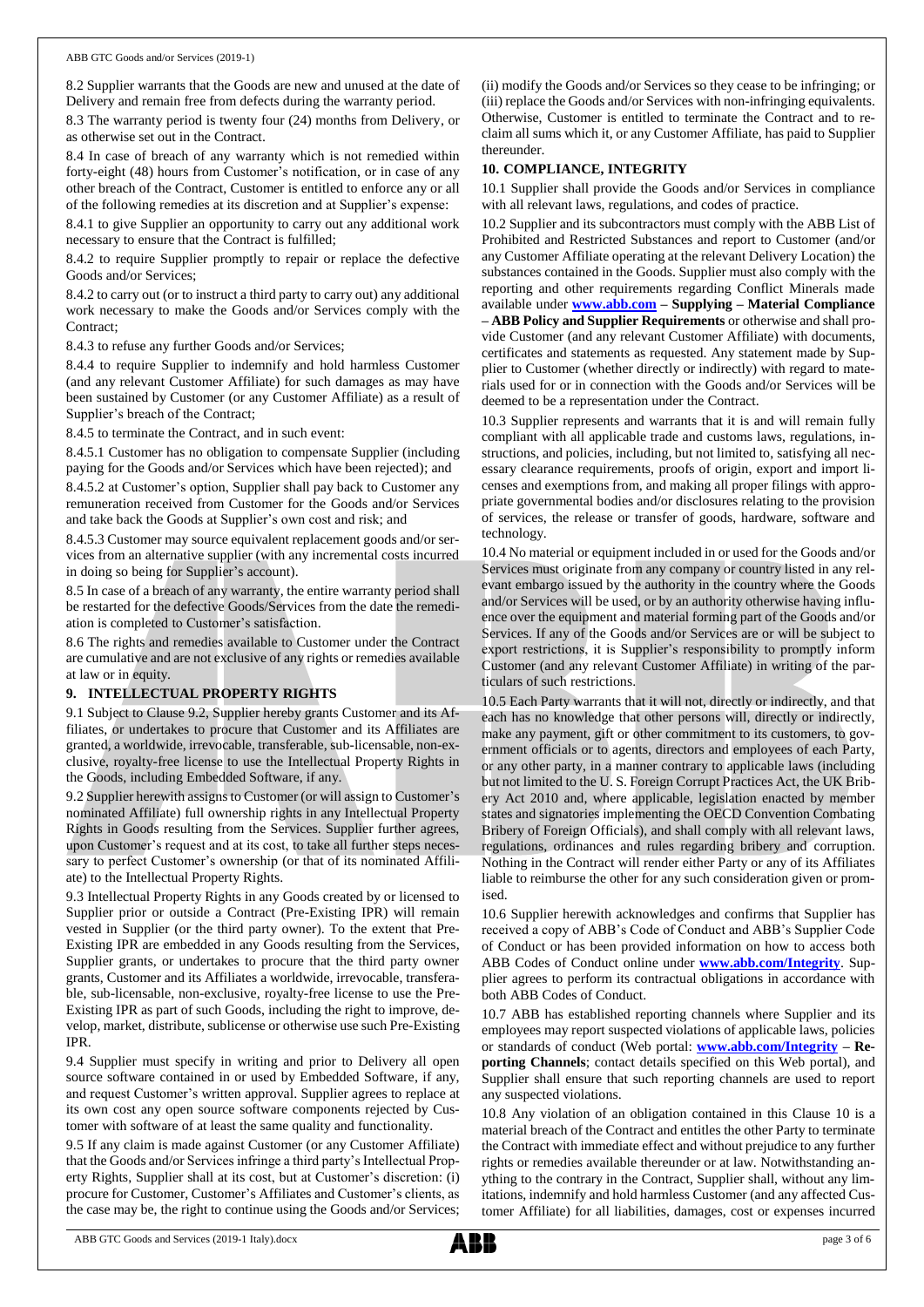as a result of any such violation and/or termination of the Contract, or arising from export restrictions concealed by Supplier.

# **11. CONFIDENTIALITY, DATA SECURITY, DATA PROTECTION**

11.1 Supplier shall keep in strict confidence all Customer Data and any other information concerning Customer's or its Affiliates' business, their products and/or their technologies which Supplier obtains in connection with the Goods and/or Services to be provided (whether before or after acceptance of the Contract). Supplier shall restrict disclosure of such confidential material to such of its employees, agents or subcontractors or other third parties as need to know the same for the purpose of the provision of the Goods and/or Services to Customer. Supplier shall ensure that such employees, agents, subcontractors or other third parties are subject to and comply with the same obligations of confidentiality as applicable to Supplier and will be liable for any unauthorized disclosures.

11.2 Supplier shall apply appropriate safeguards, adequate to the type of Customer Data to be protected, against the unauthorised access or disclosure of Customer Data and protect such Customer Data in accordance with the generally accepted standards of protection in the related industry, or in the same manner and to the same degree that it protects its own confidential and proprietary information – whichever standard is higher. Supplier may disclose confidential information to Permitted Additional Recipients (which means Supplier's authorised representatives, including auditors, legal counsel, consultants and advisors) provided always that: (i) such information is disclosed on a strict need-toknow basis; and (ii) such Permitted Additional Recipients sign with Supplier a confidentiality agreement with terms substantially similar hereto or, where applicable, are required to comply with codes of professional conduct ensuring confidentiality of such information. Supplier shall comply with, and ensure that the Permitted Additional Recipients comply with, any security procedure, policy or standard provided to Supplier by Customer or any of its Affiliates from time to time, and in particular with the ABB Cyber Security Requirements for Suppliers as made available under **[www.abb.com/Supplying/Cybersecu](http://www.abb.com/Supplying/Cybersecurity)[rity](http://www.abb.com/Supplying/Cybersecurity)**, or as otherwise set out in the Contract.

11.3 Supplier must not: (i) use Customer Data for any other purposes than for providing the Goods and/or Services; or (ii) reproduce the Customer Data in whole or in part in any form except as may be required by the Contract; or (iii) disclose Customer Data to any third party, except to Permitted Additional Recipients or with the prior written consent of Customer.

11.4 Supplier shall install and update at its own cost adequate virus protection software and operating system security patches for all computers and software utilized in connection with providing the Goods and/or Services.

11.5 Supplier shall inform Customer (and any affected Customer Affiliate) without delay about suspicion of breaches of data security or other serious incidents or irregularities regarding any Customer Data.

11.6 Supplier agrees that Customer (and any affected Customer Affiliate) may provide any information received from Supplier to other Affiliates of Customer and to third parties.

## 11.7 **Protection of Personal Data**

11.7.1 If Customer discloses Personal Data to Supplier, Supplier shall comply with all applicable data protection laws and regulations.

11.7.2 Supplier shall apply appropriate physical, technical and organizational measures to ensure a level of security of Personal Data appropriate to the respective risk and the ability to ensure the ongoing confidentiality, integrity, availability and resilience of processing systems and services.

11.7.3 Supplier agrees that it will not withhold or delay its consent to any changes to this Clause 11 which in Customer's or its Affiliates' reasonable opinion are required to be made in order to comply with applicable data protection laws and regulations and/or with guidelines and advice from any competent supervisory authority, and agrees to implement any such changes at no additional cost to Customer.

11.7.4 Supplier acknowledges that the processing of Personal Data in accordance with the Contract may require the conclusion of additional data processing or data protection agreements with Customer or its Affiliates. To the extent such additional agreements are not initially concluded as part of the Contract, Supplier, its relevant Affiliates or subcontractors shall upon Customer's request promptly enter into any such agreement(s), as designated by Customer and as required by mandatory law or a competent data protection or other competent authority.

# **12. LIABILITY AND INDEMNITY**

12.1 Without prejudice to applicable mandatory law, Supplier shall, without any limitations, indemnify and hold harmless Customer, and any affected Customer Affiliate, for all liabilities, damages, cost, losses or expenses incurred by Customer (or such Customer Affiliate) as a result of Supplier's breach of the Contract. Supplier shall, without any limitations, indemnify and hold harmless Customer and each relevant Customer Affiliate for any claim made by a third party against Customer (or such Customer Affiliate) in connection with the Goods and/or Services, including but without limitation to claims that such Goods and/or Services infringe a third party's Intellectual Property Rights. Upon Customer's request Supplier shall defend Customer (or any relevant Customer Affiliate) against any third party claims.

12.2 Supplier is responsible for the control and management of all of its employees, suppliers and/or subcontractors, and it is responsible for their acts or omissions as if they were the acts or omissions of Supplier.

12.3 Supplier shall maintain in force, and upon request provide evidence of, adequate liability insurance and statutory worker's compensation/employer's liability insurance with reputable and financially sound insurers, which however will not relieve Supplier from any liability towards Customer (or any Customer Affiliate). The insured amount cannot be considered as limitation of liability.

12.4 Customer reserves the right to set off any claims under a Contract against any amounts owed to Supplier.

# **13. TERMINATION**

13.1 Customer may terminate the Contract for convenience in whole or in part by giving Supplier thirty (30) calendar days written notice. In such event Customer shall pay to Supplier the value of the delivered but unpaid Goods and/or Services (provided that such Goods and/or Services otherwise comply with the Contract) and proven direct costs reasonably incurred by Supplier for undelivered Goods and/or Services, however in no event more than the price for the Goods and/or Services agreed under the Contract. No further compensation will be due to Supplier.

13.2 In the event of Supplier's breach of the Contract, Customer is entitled to terminate the Contract in accordance with Clause 8.4.

13.3 Customer may terminate the Contract with immediate effect by notice in writing in the event that: (i) an interim order is applied for or made, or a voluntary arrangement approved, or a petition for a bankruptcy order is presented or a bankruptcy order is made against Supplier; or (ii) any circumstances arise which entitle the court or a creditor to appoint a receiver or administrator or to make a winding-up order; or (iii) other similar action is taken against or by Supplier by reason of its insolvency or in consequence of debt; or (iv) there is a change of control of Supplier.

13.4 Upon termination Supplier shall immediately and at Supplier's expense return to Customer (or Customer's Affiliate) all Customer or Customer Affiliate property (including any Customer Data, documentation, and transfer of Intellectual Property Rights) then under Supplier's control and provide Customer (or its nominated Affiliate) with the complete documentation about the Goods and/or Services.

## **14. FORCE MAJEURE**

14.1 Neither Party (nor any Customer Affiliate receiving the Goods and/or Services) will be liable for any delay or failure to perform its obligations under a Contract if the delay or failure results from an event of Force Majeure. **Force Majeure** means an event that was not foreseeable by the affected Party (or Customer Affiliate) at the time of execution of the Contract, is unavoidable and outside the reasonable control of the affected Party (or Customer Affiliate), provided that it cannot overcome such event despite all reasonable efforts, and that it provides

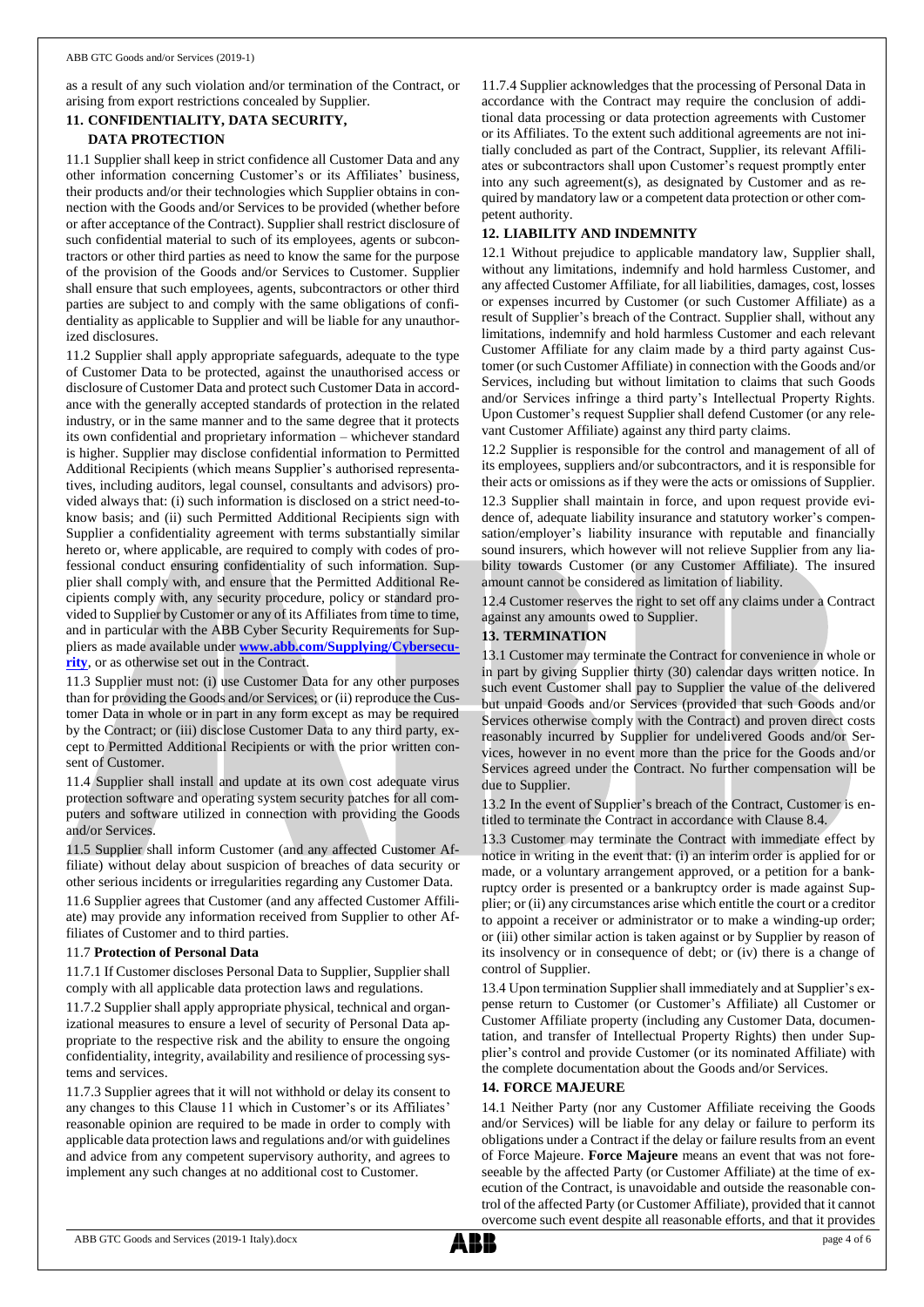notice to the other Party (and, in the case of Supplier being affected, to any relevant Customer Affiliate) within five (5) calendar days from occurrence of the Force Majeure event.

14.2 If a Force Majeure event exceeds thirty (30) calendar days, either Party may terminate the Contract forthwith by written notice without liability. Each Party shall use reasonable efforts to minimise the effects of the Force Majeure event.

#### **15. ASSIGNMENT AND SUBCONTRACTING**

15.1 Supplier may neither assign, nor novate, transfer, encumber or subcontract the Contract, nor any parts thereof (including any monetary receivables from Customer) without prior written approval of Customer.

15.2 Customer may assign, novate, transfer, subcontract or deal in any other manner with the Contract, in whole or in part, at any time, and on more than one occasion thereof to its Affiliates, or to any successor-ininterest or title which acquires that part of Customer's group of companies' business to which the relevant Contract relates (and such transferee may do the same).

### **16. NOTICES**

Any notice must be given duly signed by registered mail, courier, fax or by e-mail to the address of the relevant Party as stated in the Contract and/or to such other address as such Party may have notified in writing (including Customer Affiliates operating at relevant Delivery Locations). E-mail and fax require written confirmation of the receiving Party. Supplier's reply, correspondence, information or documentation related to the Contract must be provided in the language used in the Contract.

### **17. WAIVERS**

Failure to enforce or exercise any term of the Contract does not constitute a waiver of such term and does not affect the right later to enforce such or any other term therein contained.

### **18. GOVERNING LAW AND DISPUTE SETTLEMENT**

18.1 The Contract is governed by the laws of the country (and/or the state, as applicable) where Customer is registered, however under exclusion of its conflict of law rules and the United Nations Convention on International Sale of Goods.

18.2 If Customer and Supplier are registered in the same country, any dispute arising in connection with the Contract which cannot be settled amicably shall be submitted for resolution to the jurisdiction of the competent courts at Customer's place of registration.

18.3 If Customer and Supplier are registered in different countries, any dispute arising in connection with the Contract which cannot be settled amicably shall be finally settled under the Rules of Arbitration of the International Chamber of Commerce by one arbitrator appointed in accordance therewith. Place of arbitration shall be Customer's place of registration. The language of the proceedings and of the award shall be English.

## **19. SEVERABILITY**

The invalidity or unenforceability of any term of the Contract will not adversely affect the validity or enforceability of the remaining terms. The Contract will be given effect as if the invalid or unenforceable term had been replaced by a term with a similar economic effect.

#### **20. SURVIVAL**

20.1 Provisions of the Contract which either are expressed to survive its termination or from their nature or context it is contemplated that they are to survive such termination will remain in full force and effect notwithstanding such termination.

20.2 The obligations set forth in Clauses 8 (Warranty and Remedies), 9 (Intellectual Property Rights), 11 (Confidentiality, Data Security, Data Protection) and 12 (Liability and Indemnity) exist for an indefinite period of time and survive expiration or termination of the Contract for any reason.

#### **21. ENTIRETY**

21.1 The Contract (incorporating these ABB GTC), and any documents incorporated into an Order or other agreement (including by reference) constitute the entire agreement between the Parties and replaces any prior agreement between them with regard to its subject.

21.2 In the event of any inconsistency between documents comprising the Contract, the following order of precedence shall apply:

21.2.1 any Contract established by the Customer (to the extent that specific deviations from the ABB GTC, are explicitly identified in that Contract); then

### 21.1.2 these ABB GTC;

and, for the avoidance of doubt, any terms and conditions set out, or referenced, in any other document shall not apply, nor form part of any Contract.

## **22. RELATIONSHIP OF PARTIES**

22.1 The relationship of the Parties is that of independent parties dealing at arm's length and nothing in the Contract may be construed to constitute Supplier as an agent or employee of Customer (or of any Customer Affiliate) or so as to have any kind of partnership with Customer or any Customer Affiliate, and Supplier must not represent itself as or act on behalf of Customer or its Affiliates.

22.2 The Contract does not imply any employment relationship between Customer (or any Customer Affiliate), and Supplier, or between Customer (or any Customer Affiliate) and Supplier's employees assigned to the execution of the Contract. Customer and its Affiliates remain free of any responsibility or liability for labour, social security or taxes with respect to Supplier and its employees assigned to the execution of the Contract.

# **23. TRACEABILITY OF FINANCIAL FLOWS FOR PUBLIC PROCUREMENT**

a) Supplier – in the capacity of sub-contractor/sub-supplier/sub-party of Customer within the main Contract – assumes, where applicable, all the obligations specified in art. 3 of the Law nr. 136/2010, as modified by the Law nr. 217/2010.

b) In particular, in order to ensure the traceability of financial flows aimed to prevent criminal infiltration, Supplier must use, for the financial movements associated to the activities of the Contract, one or more bank or post accounts opened at banks or at the Poste Italiane S.p.A. company dedicated, even not exclusively, to public jobs.

c) Any financial movement associated to the activities of the Contract shall have to be performed exclusively by means of bank or mail transfer, or through Ri.Ba. (Electronic Collection Order).

d) Any financial movement associated to the activities of the Contract shall have to report: the relevant tender identification code (CIG) and, where envisaged, the associated project unique code (CUP). Supplier undertakes to indicate the CIG (and, where envisaged, the CUP) in the invoices it shall issue to Customer.

e) Supplier is obliged to transmit to Customer the identification details of the above mentioned dedicated bank account within 10 days from the stipulation of the Contract and also, within the same term, the personal details and the tax code of the individuals authorised to operate on it. Supplier shall also provide to promptly communicate any change concerning the transmitted data.

f) If the credits of Supplier deriving from the Contract, following the written approval of Customer are subject to transfer to third parties, the above mentioned obligations shall also have to be fulfilled by the transferee. For this purpose Supplier undertakes, by also promising the deed of the third party, to make sure that the transferee assumes the above mentioned obligations.

g) The infringement by Supplier of one or more provisions of the Law nr. 136/2010, as modified by the Law nr. 217/2010, shall legitimate Customer to declare the resolution by right of the Contract.

h) Under penalty to make the Contract null and void, Supplier undertakes to add to the contracts with any of its sub-contractors, sub-suppliers or sub-parties, previously authorised in writing by Customer, a similar clause with which each one of them assumes all the obligations concerning the traceability of financial flows as per the above mentioned article 3 of the Law nr. 136/2010, as modified by the Law nr. 217/2010.

i) Supplier, in the capacity of sub-contractor/sub-supplier/sub-party of Customer, undertakes to give immediate notice to the contacting party associated to the CIG communicated by Customer and to the competent